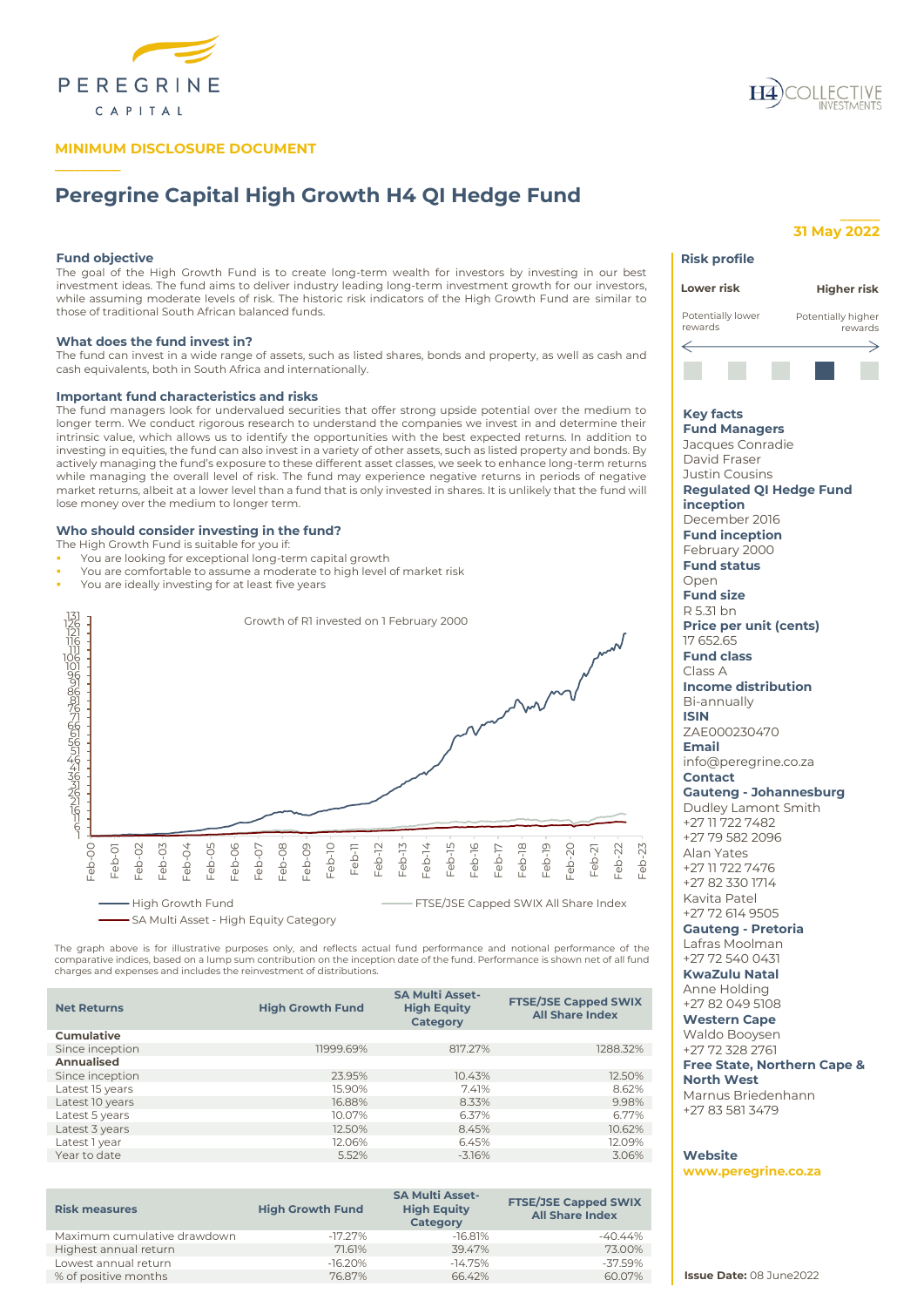|      | Jan      | Feb      | Mar      | Apr      | May      | <b>Jun</b> | Jul      | Aug      | Sep      | Oct      | <b>Nov</b> | <b>Dec</b> | <b>Total</b> | Multi<br>Asset-<br>High<br>Equity<br>Category |
|------|----------|----------|----------|----------|----------|------------|----------|----------|----------|----------|------------|------------|--------------|-----------------------------------------------|
| 2000 |          | 3.27%    | 0.77%    | 1.64%    | $-7.08%$ | 17.51%     | 3.43%    | 0.57%    | 6.23%    | 1.62%    | $-0.06%$   | 6.02%      | 37.40%       | 1.65%                                         |
| 2001 | 12.21%   | $-3.15%$ | $-1.09%$ | 0.67%    | 13.45%   | 5.22%      | $-0.61%$ | 8.49%    | $-0.15%$ | $-4.81%$ | 0.75%      | $-1.43%$   | 31.46%       | 17.61%                                        |
| 2002 | 0.14%    | $-4.69%$ | 0.37%    | 6.80%    | 6.94%    | 2.02%      | $-1.50%$ | 5.22%    | 3.26%    | 4.79%    | 3.54%      | 1.79%      | 31.90%       | 1.76%                                         |
| 2003 | $-0.16%$ | $-0.74%$ | $-0.73%$ | 3.66%    | 7.28%    | 4.37%      | 8.11%    | 3.19%    | 1.19%    | 4.85%    | 4.74%      | 3.52%      | 46.53%       | 17.39%                                        |
| 2004 | 3.44%    | 3.46%    | 3.74%    | 0.21%    | 1.02%    | 6.11%      | 3.75%    | 1.78%    | 5.33%    | 5.01%    | 5.41%      | 4.21%      | 53.01%       | 27.49%                                        |
| 2005 | 1.91%    | 1.54%    | $-0.64%$ | $-0.51%$ | 3.51%    | 3.33%      | 5.62%    | 3.80%    | 2.17%    | 0.20%    | 6.90%      | 5.59%      | 38.59%       | 26.11%                                        |
| 2006 | 7.26%    | 4.01%    | 4.58%    | 3.80%    | $-0.75%$ | $-0.88%$   | $-0.17%$ | 1.99%    | 1.43%    | 4.88%    | 4.62%      | 3.79%      | 40.12%       | 23.62%                                        |
| 2007 | 4.87%    | 1.87%    | 5.66%    | 7.41%    | 5.24%    | 0.34%      | 2.25%    | 3.02%    | 5.43%    | 0.22%    | 2.11%      | 0.97%      | 46.94%       | 12.37%                                        |
| 2008 | $-2.74%$ | 5.84%    | $-0.84%$ | 0.73%    | 1.42%    | $-3.01%$   | $-7.90%$ | 5.77%    | $-5.16%$ | $-0.44%$ | $-4.66%$   | $-0.76%$   | $-11.98%$    | $-8.24%$                                      |
| 2009 | 0.28%    | $-2.27%$ | 0.81%    | 4.67%    | 2.39%    | 3.78%      | 4.12%    | 1.22%    | 1.52%    | 2.19%    | $-0.70%$   | 3.14%      | 23.07%       | 14.89%                                        |
| 2010 | 1.27%    | 1.64%    | 1.23%    | 0.86%    | $-0.77%$ | 1.96%      | 1.23%    | 1.19%    | 2.58%    | 2.39%    | 0.61%      | 1.49%      | 16.81%       | 11.39%                                        |
| 2011 | 0.59%    | 0.49%    | $-0.08%$ | 1.77%    | 1.31%    | $-0.01%$   | 0.34%    | 0.20%    | 2.11%    | 3.79%    | 0.89%      | 1.96%      | 14.12%       | 5.26%                                         |
| 2012 | 4.55%    | 2.61%    | 4.16%    | 2.22%    | 1.15%    | 3.00%      | 4.37%    | 2.06%    | 3.22%    | 1.66%    | 2.39%      | 0.72%      | 37.18%       | 16.27%                                        |
| 2013 | 4.98%    | 0.38%    | 4.45%    | 0.59%    | 1.74%    | 2.59%      | 0.65%    | 1.19%    | 3.24%    | 2.65%    | 0.16%      | 2.91%      | 28.55%       | 18.03%                                        |
| 2014 | $-3.97%$ | 4.76%    | 1.86%    | 2.74%    | 3.34%    | 1.03%      | 0.78%    | 3.81%    | 3.46%    | 5.12%    | 2.40%      | 3.16%      | 32.13%       | 9.50%                                         |
| 2015 | 1.94%    | 6.10%    | 5.68%    | 2.40%    | 1.04%    | $-0.91%$   | 0.78%    | 1.29%    | $-0.02%$ | 5.58%    | 1.38%      | 0.07%      | 28.09%       | 7.66%                                         |
| 2016 | $-5.57%$ | $-2.30%$ | 4.00%    | 2.88%    | 3.33%    | $-0.71%$   | 1.84%    | 1.26%    | $-0.36%$ | 1.08%    | $-1.86%$   | 1.25%      | 4.52%        | 1.31%                                         |
| 2017 | 2.50%    | 0.40%    | 0.45%    | 1.85%    | 3.62%    | $-0.31%$   | 2.69%    | 0.38%    | $-0.10%$ | 5.81%    | 0.63%      | $-2.28%$   | 16.52%       | 9.97%                                         |
| 2018 | $-1.09%$ | $-2.97%$ | $-3.52%$ | 4.74%    | $-1.73%$ | 1.92%      | $-0.62%$ | 3.98%    | $-1.57%$ | $-4.77%$ | 1.17%      | 0.72%      | $-4.13%$     | $-3.60%$                                      |
| 2019 | 4.58%    | 2.78%    | 2.62%    | 2.45%    | $-1.95%$ | 1.97%      | 0.04%    | $-1.95%$ | $-0.17%$ | 1.96%    | 0.57%      | 0.08%      | 13.52%       | 9.52%                                         |
| 2020 | $-0.32%$ | $-5.54%$ | $-0.78%$ | 6.14%    | 2.45%    | 4.79%      | 2.12%    | 2.95%    | $-1.97%$ | 1.84%    | 3.05%      | 1.60%      | 16.98%       | 1.92%                                         |
| 2021 | 3.95%    | 0.25%    | 0.46%    | 2.99%    | $-1.68%$ | 1.48%      | $-0.14%$ | 1.28%    | $-0.15%$ | 1.53%    | $-1.28%$   | 3.39%      | 12.59%       | 20.18%                                        |
| 2022 | $-0.51%$ | $-1.90%$ | 2.79%    | 4.96%    | 0.21%    |            |          |          |          |          |            |            | 5.52%        | $-3.16%$                                      |

**Important Notes** on calculation of net returns and risk measures:

The calculation of net returns and the risk measures comprises data from the Peregrine High Growth *en Commandiite* Partnership from 1 February 2000 until 30 November 2016,<br>thereafter the data relates to the Peregrine Capi

The High Growth Fund does not have a benchmark and does not contribute towards the return of the ASISA SA Multi Asset - High Equity Category.

The data for the ASISA SA Multi Asset - High Equity Category and the FTSE/JSE Capped SWIX All Share Index is provided for comparative purposes.

# **Fund commentary**

The net return for the month of May was 0.21% for the High Growth Fund. May was another turbulent month for global markets, with significant intra month volatility and divergent performance across major equity indexes. The MSCI World Equity Index advanced 0.2%, while the Nasdaq continued its poor run ending down 2.2%. The JSE Capped SWIX dropped by 0.3%.

The ongoing uncertainties around the Ukraine and Russia conflict, COVID-19, global growth trajectories, inflation, interest rate hikes and local politics continue to create significant volatility in asset prices. Portfolio positioning remains balanced, with moderate gross exposure and lower than typical net equity exposure. Equity content is balanced between energy producers that benefit from higher inflation, cheap value opportunities and cash generative growth companies where we deem valuations attractive. We are actively seeking out dislocations in asset prices that offer pair trading opportunities so that we can flex our gross exposure without increasing our exposure to market risk.

Peregrine Capital remains resolutely committed to seeking out investment opportunities during these uncertain times, based on detailed, bottom up, fundamental research and deploying capital rationally where market prices deviate materially from fundamental value. We remain confident that over the medium term the earnings growth of our shares should come through in strong performance for investors.

| Income distributions for the last 12 months | 31-Mar-22 | 30-Sep-21 |
|---------------------------------------------|-----------|-----------|
| Cents per unit                              |           |           |

#### **Glossary**

**Annualised performance:** reflects longer term performance rescaled to a 1 year period. Annualised performance is the average return per year over the period.

**Maximum drawdown:** the largest peak to trough decline during a specific period of investment

**Total Expense Ratio:** includes the annual service charge, performance fee and administrative costs, but excludes VAT and fund transaction costs, expressed as a percentage of the average monthly value of the fund. A higher TER does not necessarily imply a poor return, nor does a low TER imply a good return.

**Transaction Costs:** are the costs relating to the buying and selling of the fund's underlying assets, expressed as a percentage of the NAV. Transaction costs are a necessary cost in managing the fund and may impact the returns.

**Total Investment Charge** is the sum of the TER and TC. These should not be considered in isolation as returns may be impacted by many other factors over time including market returns, the type of fund and the investment decisions of the fund manager. Since the fund returns are quoted after the deduction of these expenses, the TER and TC should not be deducted again from published returns.

| <b>Asset allocation</b>                                                 | <b>SA</b> | <b>Foreign</b> | <b>Total</b> |
|-------------------------------------------------------------------------|-----------|----------------|--------------|
| Net equity                                                              | 3970      | 16 63          | 56.33        |
| Net fixed income                                                        | 629       | 0.21           | 6.50         |
| Net real estate                                                         | O 99      | $-0.05$        | 0.94         |
| Cash and cash equivalents, Interest<br>Bearing CIS Portfolios and other | 49.20     | $-1297$        | 3623         |
|                                                                         |           |                |              |

| Gross exposure (%)            | 147.84 |
|-------------------------------|--------|
| <b>Fund costs (Excl. VAT)</b> |        |

| Service Charge              |       |
|-----------------------------|-------|
| Fund Manager fee            | 1.50% |
| H4 Administration fee*      | 0.23% |
| <b>Total Service Charge</b> | 173%  |
| Performance fee**           | 20%   |

\*Includes fees payable for fund administration, for risk data services and to H4 \*\*levied on 20% increase in NAV, subject to the high water mark

## **Total Expense Ratio (TER) and Transaction Costs (TC)**

| TER and TC breakdown for the 1 and 3<br>year period ending 31 March 2022: | 1yr%  | 3vr%  |
|---------------------------------------------------------------------------|-------|-------|
| Service charge                                                            | 1.67% | 1.72% |
| Performance fee                                                           | 1.93% | 2.62% |
| <b>VAT</b>                                                                | 0.56% | 0.66% |
| Other costs                                                               | 013%  | 0.08% |
| <b>Total Expense Ratio (TER)</b>                                          | 4.29% | 5.07% |
| <b>Transaction Costs (TC)</b>                                             | 1.30% | 1.09% |
| <b>Total Investment Charge (TIC)</b>                                      | 5.59% | 6.17% |